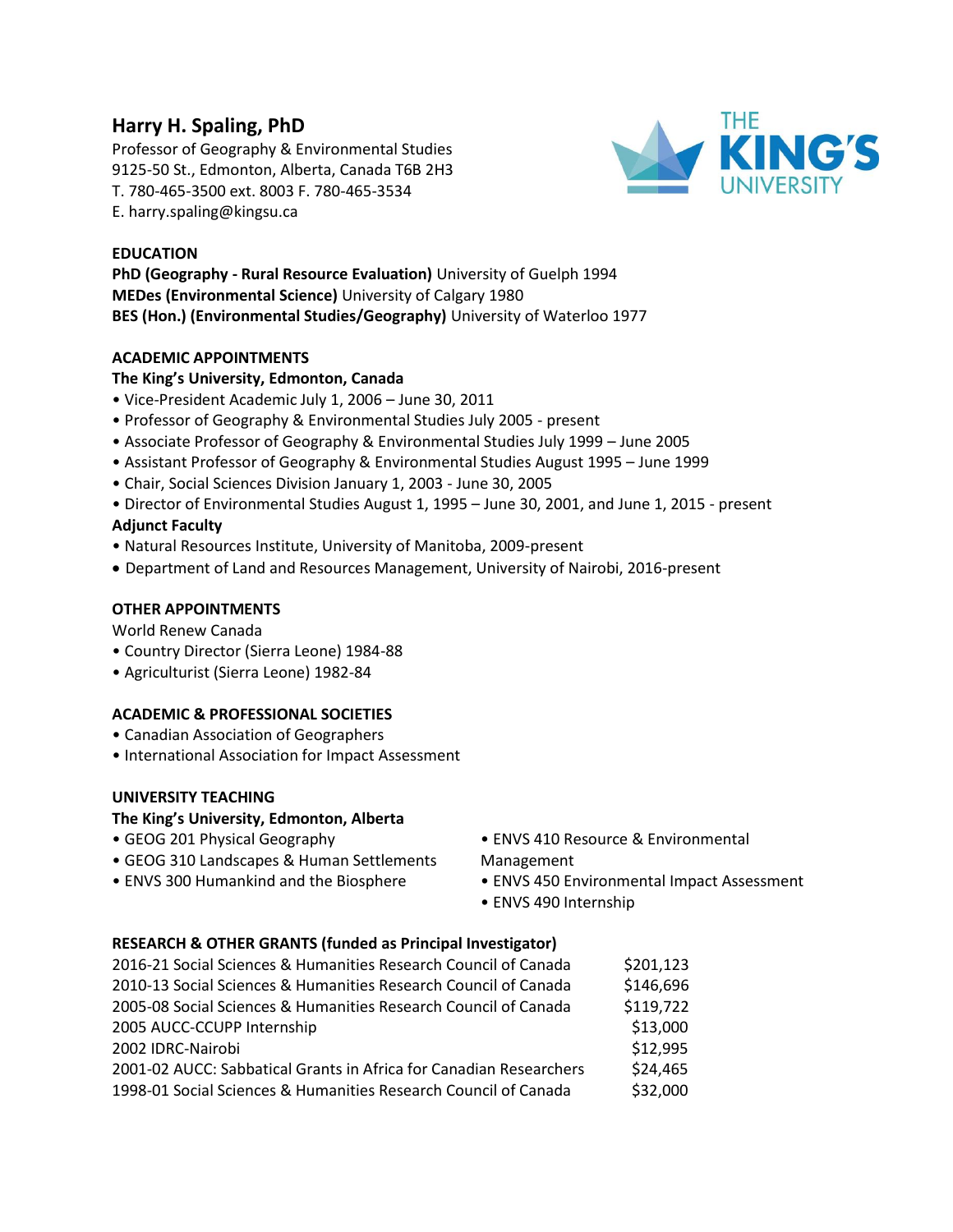## **REFEREED PUBLICATIONS (selected)**

- Spaling, H. and Vander Kooy, K. 2019 Farming God's Way: agronomy and faith contested. Agriculture and Human Values Available at<https://doi.org/10.1007/s10460-019-09925-2>
- Walker, H., Spaling, H. and Sinclair, A.J. 2016. Towards a home-grown approach to strategic environmental assessment: adapting practice and participation in Kenya. Impact Assessment and Project Appraisal (in press). Available online at: <http://dx.doi.org/10.1080/14615517.2016.1176409>
- Spaling, H. and Vroom, B. 2015. Environmental assessment after the 2004 tsunami: a case study, lessons and prospects. In Thomas B. Fischer (Ed.), **Environmental Assessment**. Volume 4, Chapter 65. Routledge, Oxford (*Critical concepts in the built environment* series). [Reprint of Spaling, H. and Vroom, B. 2007. Environmental assessment after the 2004 tsunami: a case study, lessons and prospects. Impact Assessment and Project Appraisal 25: 43-52.]
- Spaling, H., Brouwer, G. and Njoka, J. 2014. Factors affecting the sustainability of a community water supply project in Kenya. Development in Practice 24: 797-811.
- Walker, H., Sinclair, A.J. and Spaling, H. 2014. Public participation in and learning through Strategic Environmental Assessment in Kenya. EIA Review 45: 1-9.
- Sinclair, J., Sims, L. and Spaling, H. 2013. Collaborative community-based reasoning. In D.P. Lawrence (Ed.) Impact assessment: practical solutions to recurrent problems and contemporary challenges. Wiley, Hoboken, NJ. pp.117-118.
- Najjar, D., Spaling, H. and Sinclair, A.J. 2013. Learning about sustainability and gender through Farmer Field Schools in the Taita Hills, Kenya. International Journal of Educational Development 33: 466- 475.
- Moyer, J., Sinclair, A.J. and Spaling, H. 2012. Working for God and sustainability: The activities of Faith-Based Organizations in Kenya. Voluntas: International Journal of Voluntary and Nonprofit Organizations 23(4): 959-992.
- Spaling, H., Montes, J. and Sinclair, A.J. 2011 Best practices for promoting participation and learning from community-based environmental assessment in Kenya and Tanzania. Journal of Environmental Assessment, Policy and Management 13(3): 343–366.
- Collins, S., Sinclair, A.J. and Spaling, H. 2011 The role of participant learning in community conservation in the Arabuko-Sokoke Forest, Kenya. Conservation and Society 9(1): 42-53.
- Robinson, L., Sinclair, A. J. and Spaling, H. 2010 Traditional pastoralist decision-making processes: Lessons for reforms to water resources management in Kenya. Journal of Environmental Planning and Management 53:1-16.
- Sinclair, A.J., Sims, L. and Spaling, H. 2009. Community-based approaches to strategic environmental assessment: lessons from Costa Rica. EIA Review 29(3): 147-156.
- Spaling, H. and Vroom, B. 2007. Environmental assessment after the 2004 tsunami: a case study, lessons and prospects. Impact Assessment and Project Appraisal 25: 43-52.
- Spaling, H. 2003. Innovations in environmental assessment of community-based projects in Africa. The Canadian Geographer 47(2):151-168.
- Spaling, H. 2003. Enabling creation's praise: lessons in agricultural stewardship from Africa. In D.
- Evans, R. Vos, and D. Wright (eds.), Biblical Holism and Agriculture: Cultivating our Roots. William Carey, Pasadena, pp.99-119.
- Mendoza, A., Spaling, H. and Ross, W. 2002. Review of cumulative effects assessments for protected areas. In Alan Kennedy (ed.) Cumulative Environmental Effects Management: Tools and Approaches. Alberta Society of Professional Biologists, Calgary, pp. 345-363.
- Baxter, W., Ross, W.A., and Spaling, H. 2001. Improving the practice of cumulative effects assessment in Canada. Impact Assessment and Project Appraisal 19:253-262.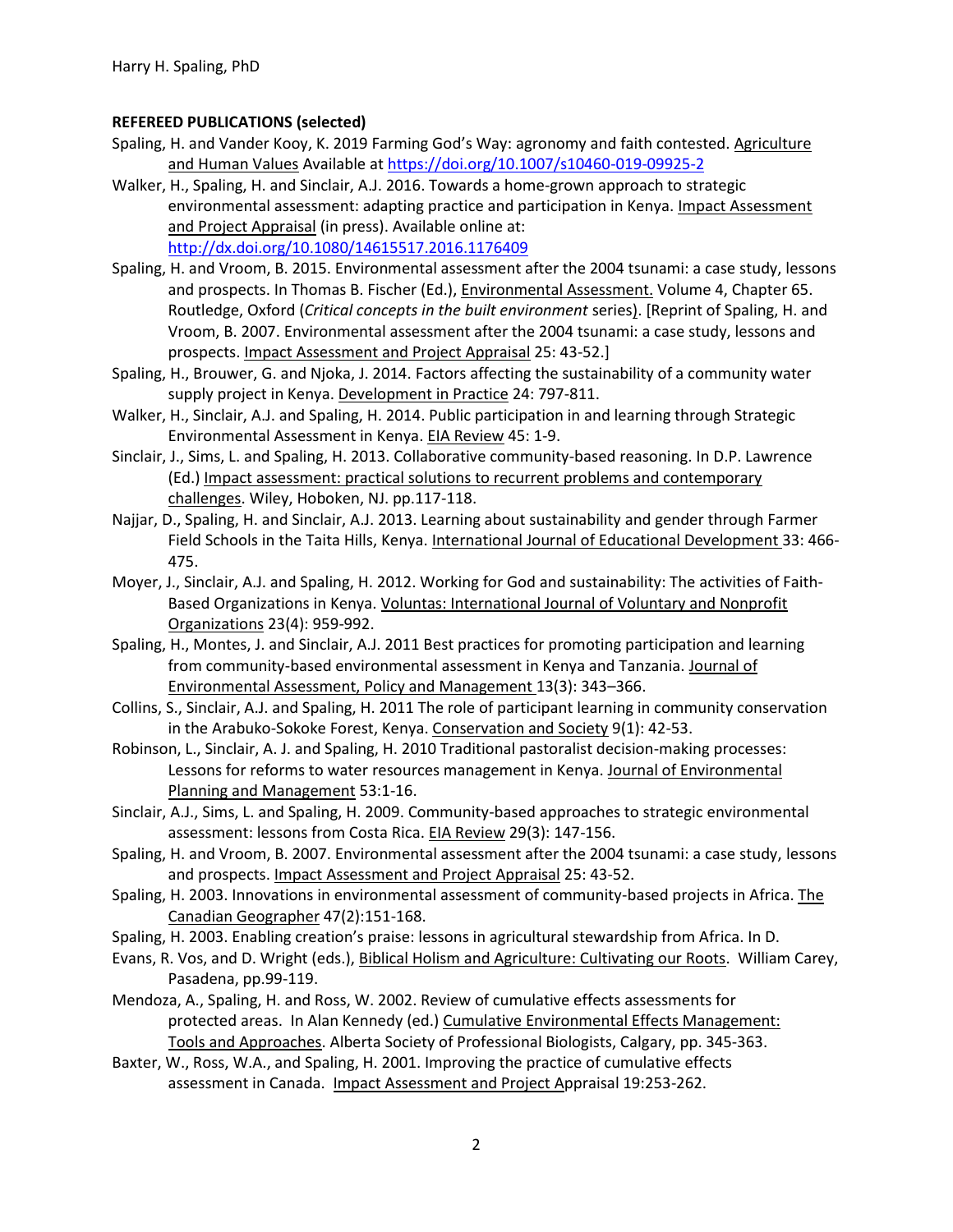- Spaling, H., Zwier, J. and Kupp, D. 2001. Earthkeeping and the poor: assessing the environmental sustainability of development projects. Perspectives on Science and Christian Faith 53(3): 142-151.
- Spaling, H., Zwier, J., Ross, W. and Creasey, R. 2000. Managing regional cumulative effects of oil sands development in Alberta, Canada. Journal of Environmental Assessment, Policy and Management 2(4):501-528.

# **RESEARCH PRESENTATIONS (selected)**

- Spaling, H. 2018 Contested sustainability claims: conservation agriculture and farming God's way in Kenya. Joint meeting of the Canadian Association of Geographers and the International Geographical Union. 6-10 August, Quebec City, QC.
- Spaling, H. and Sinclair A.J. 2018 Reforming SEA In Canada: Lessons from Kenya. Invited paper and panelist for the session Reforming IA Law in Canada: Moving to the Next Generation? Annual meeting of the International Association for Impact Assessment, 16-19 May, Durban, South Africa.
- Spaling, H., Dennis, P. and Sinclair, A.J. 2018. SEA participation and solid waste management: Kenya. Annual meeting of the International Association for Impact Assessment, 16-19 May, Durban, South Africa.
- Spaling, H. and Wagenaar, J. 2017 How sustainable is conservation agriculture in Kenya? Part I: Questioning the claims. Annual meeting of the Western Division - Canadian Association of Geographers, 3-4 March, University of the Fraser Valley and Western Washington University, Abbotsford, B.C.
- Spaling, H., Walker, H. and Sinclair, A.J. 2016 A home-grown approach to strategic environmental assessment: Adapting practice and participation in Kenya. Annual meeting of the Canadian Association of Geographers, 31 May – 3 June, St. Mary's University & Dalhousie University, Halifax, Nova Scotia.
- Spaling, H., Walker, H. and Sinclair, A.J. 2015. Adapting SEA to the Kenya context. Annual meeting of the International Association for Impact Assessment, 20-23 April, Florence, Italy.
- Spaling, H., Komu, H. and Njoka, J. 2014. Community wildlife conservancies in Kenya: Governance and conservation strategies. Annual meeting of the Canadian Association of Geographers, 27-30 May, Brock University, St Catharines, Ontario.
- Spaling, H. 2013. The EIA was a success but the project is failing. Annual meeting of the Canadian Association of Geographers, 12-15 August , Memorial University, St. John's, NL.
- Spaling, H., Walker, H. and Sinclair, A.J. 2012. Participation and learning in SEA in Kenya. Annual meeting of the International Association for Impact Assessment, 27 May-1 June, Porto, Portugal.
- Spaling, H. and Walker, H. 2011. Public participation in SEA in Kenya. Special conference on strategic environmental assessment. International Association for Impact Assessment, 21-23 September. Czech University of Life Sciences, Prague, Czech Republic.
- Spaling, H., Sinclair, A.J. and Montes, J. 2010. Best practices for community-based environmental assessment: promoting learning and sustainability in Kenya and Tanzania. Annual meeting of the Canadian Association of Geographers, June 1-5, University of Regina, Saskatchewan.

## **GRADUATE STUDENTS**

## **PhD - Committee Member**

- Rajib Biswal. 2016-present. *Community-based environmental assessment: Participation, learning and governance* (Tentative Title). PhD candidate. Natural Resources Institute, University of Manitoba.
- Jane Mwangi. 2016-present. *Ecological and genetic factors affecting the distribution and oil yield of the indigenous shrub O. lanceolata (Hochst & Steud) in Chylulu Hills habitants, Kibwezi Sub –County*. PhD candidate. Department of Land and Resources Management, University of Nairobi.